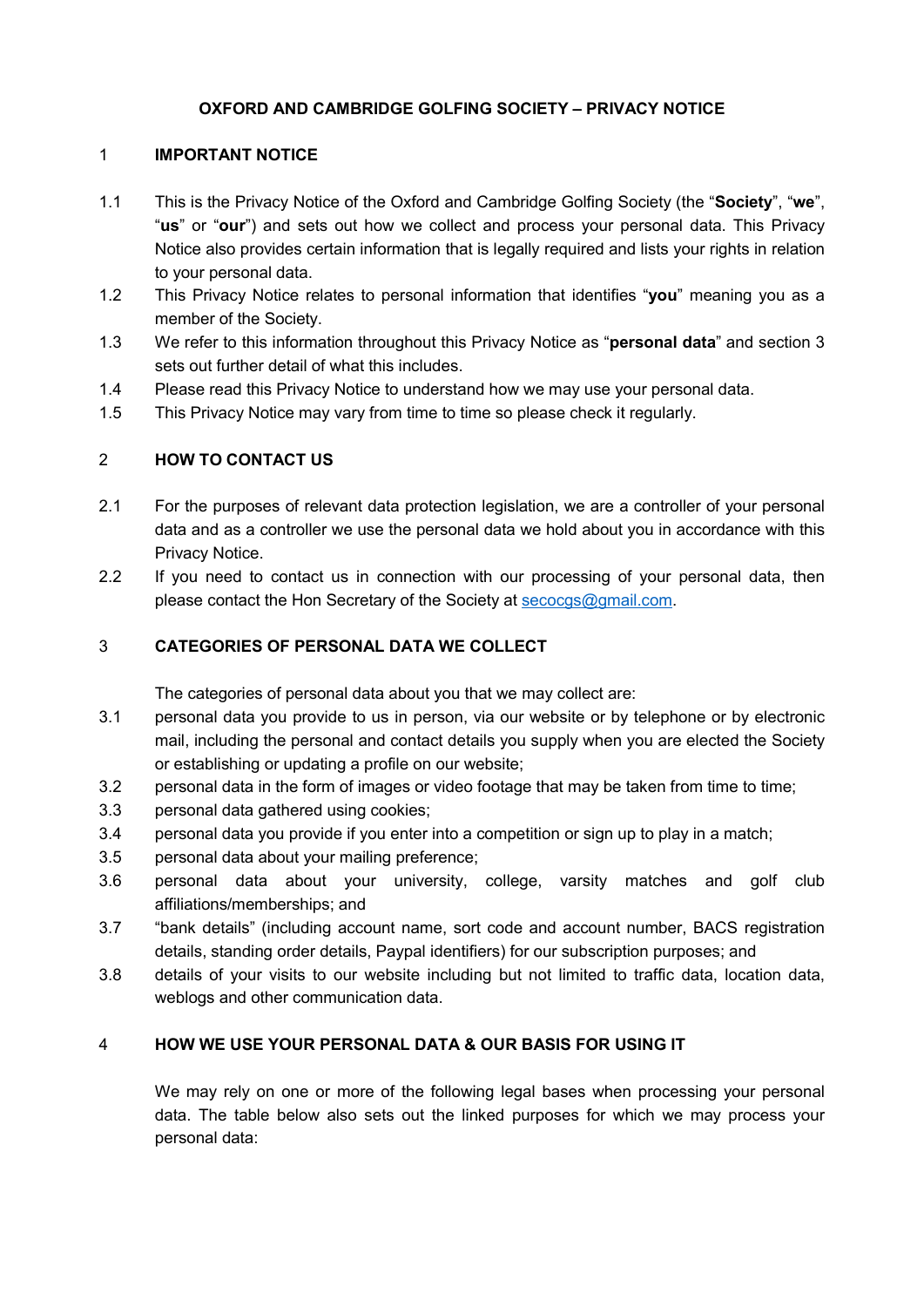| Purposes for which we process your                | The basis on which we can do this (this           |
|---------------------------------------------------|---------------------------------------------------|
| personal data                                     | is what the law allows)                           |
| perform<br>contractual<br>order to<br>our<br>In.  | processing<br>The<br>is<br>necessary<br><u>in</u> |
| obligations to you in connection with your        | connection with the contract that you             |
| membership of the Society                         | have entered into with us on becoming a           |
|                                                   | member of the Society                             |
| In order to use your personal data to             | We have a legitimate interest in carrying         |
| operate and administer the business of the        | out the processing, which is not overridden       |
| Society, but otherwise than in performing         | by your interests, fundamental rights or          |
| our contractual obligations to you, for           | freedoms. Our legitimate interest is our          |
| example:                                          | legitimate interest in the management,            |
| to send you important notices such                | administration<br>operation of<br>and<br>the      |
| as communications about changes                   | Society's business for the benefit of all its     |
| to our membership terms and                       | members.                                          |
| conditions and policies;                          |                                                   |
| to deal with any misuse of our<br>٠               |                                                   |
| website;                                          |                                                   |
| to send you information you have<br>$\bullet$     |                                                   |
| requested;                                        |                                                   |
| to deal with your enquiries;<br>٠                 |                                                   |
| to help us develop our website to be<br>$\bullet$ |                                                   |
| more useful to you;                               |                                                   |
| for internal purposes for research,<br>٠          |                                                   |
| analysis, testing, monitoring, and                |                                                   |
| administrative purposes;                          |                                                   |
| for data analytics; or<br>٠                       |                                                   |
| for identifying usage trends.                     |                                                   |

# 5 WHO RECEIVES YOUR PERSONAL DATA

We may disclose your personal data to:

- 5.1 other members of the Society via our website and our hard copy printed members booklet;
- 5.2 third party data processers who may process data on our behalf to enable us to carry out our usual business practices. Any such disclosure will only be so that we can process your personal data for the purposes set out in this Privacy Notice;
- 5.3 legal and regulatory authorities who request your personal data or to report any potential or actual breach of applicable law or regulation;
- 5.4 external professional advisers such as accountants, auditors and lawyers, provided that they are under duties of confidentiality;
- 5.5 law enforcement agencies, courts or other relevant party, to the extent necessary for the establishment, exercise or defence of legal rights; and/or
- 5.6 third parties where necessary for the purposes of prevention, investigation, detection or prosecution of criminal offences or the execution of criminal penalties.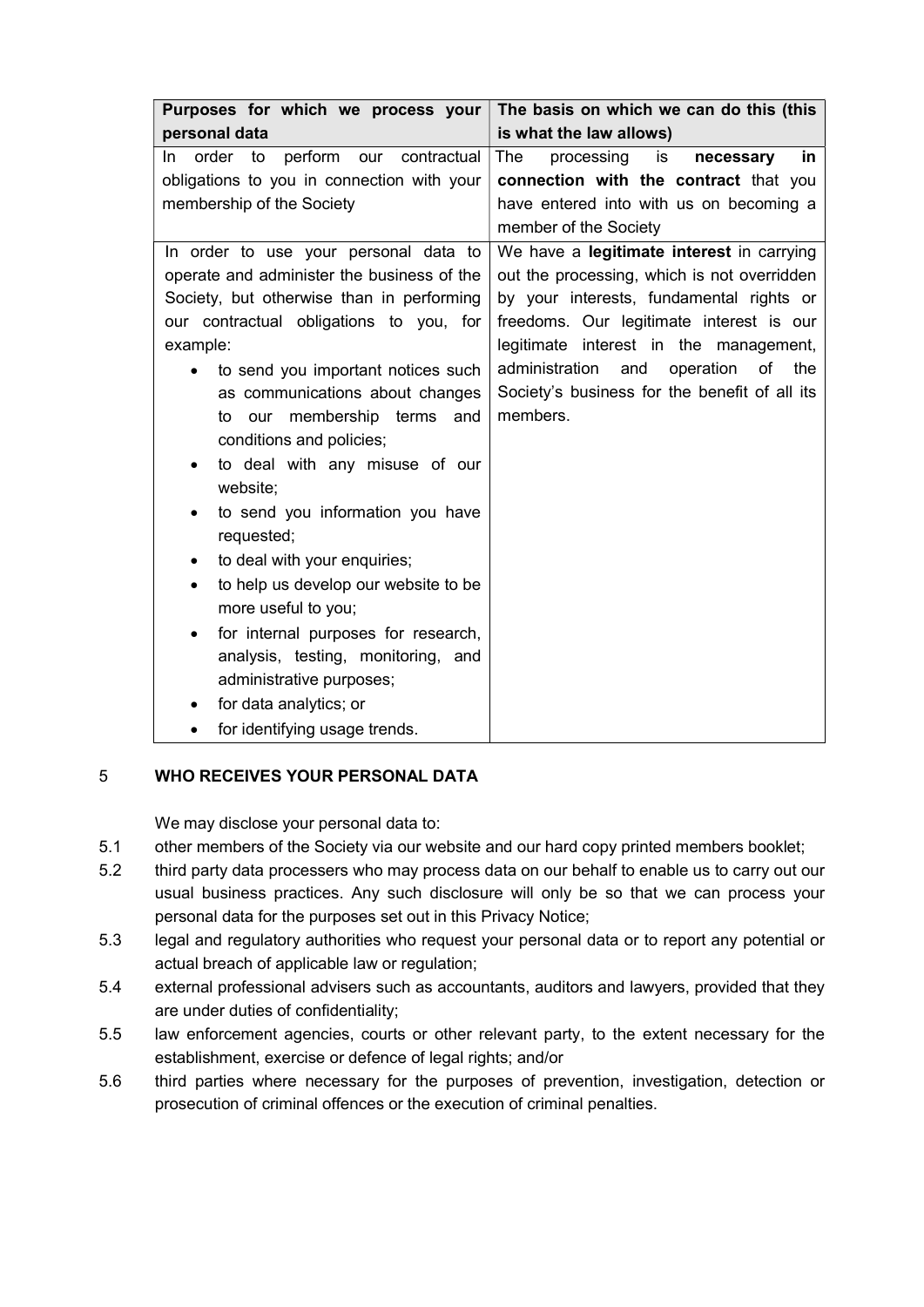### 6 HOW LONG WE WILL STORE YOUR PERSONAL DATA FOR

We will store your personal data for no longer than necessary. We will discard, delete or anonymise your personal data as soon as it become surplus to requirements. We keep the length of time that we hold your personal data for under review. However, please note that your personal data will remain in the hard copy printed members booklet referred to in paragraph 5.1 above "as is" at the time that such booklet is printed notwithstanding any discarding, deletion or anonymisation by us.

## 7 CONTRACTUAL REQUIREMENTS ON YOU TO PROVIDE PERSONAL DATA

- 7.1 In certain circumstances the provision of personal data by you is necessary to enter into or maintain your membership contract with the Society.
- 7.2 It is your choice as to whether you provide us with your personal data necessary to enter into a contract or as part of a contractual requirement. If you do not provide your personal data then the consequences of failing to provide your personal data are that we may not be able to perform to the level you expect under our contract with you. An example of this would be where we are unable to provide you with competition entry details because we do not have your full details, or where we cannot perform our contract with you at all because we rely on the personal data you provide in order to do so. Please see our rules for further details.

# 8 YOUR RIGHTS IN RELATION TO YOUR PERSONAL DATA

Subject to applicable law including relevant data protection laws, you may have a number of rights in connection with the processing of your personal data, including:

- 8.1 the right to request access to your personal data that we process or control;
- 8.2 the right to request rectification of any inaccuracies in your personal data or, taking into account the purposes of our processing, to request that incomplete data is completed;
- 8.3 the right to request, on legitimate grounds as specified in law:
	- 8.3.1 erasure of your personal data that we process or control; or
	- 8.3.2 restriction of processing of your personal data that we process or control;
- 8.4 the right to object, on legitimate grounds as specified in law, to the processing of your personal data;
- 8.5 the right to receive your personal data in a structured, commonly used and machinereadable format and to have your personal data transferred to another controller, to the extent applicable in law; and
- 8.6 the right to lodge complaints regarding the processing of your personal data with the Information Commissioner's Office or other relevant supervisory body. Please see https://ico.org.uk/concerns/ for how to do this.

If you would like to exercise any of the rights set out above, please contact us using the contact details set out in section 2. However, please note that your personal data will remain in the hard copy printed members booklet referred to in paragraph 5.1 above "as is" at the time that such booklet is printed notwithstanding the exercise by you of any of your rights set out above.